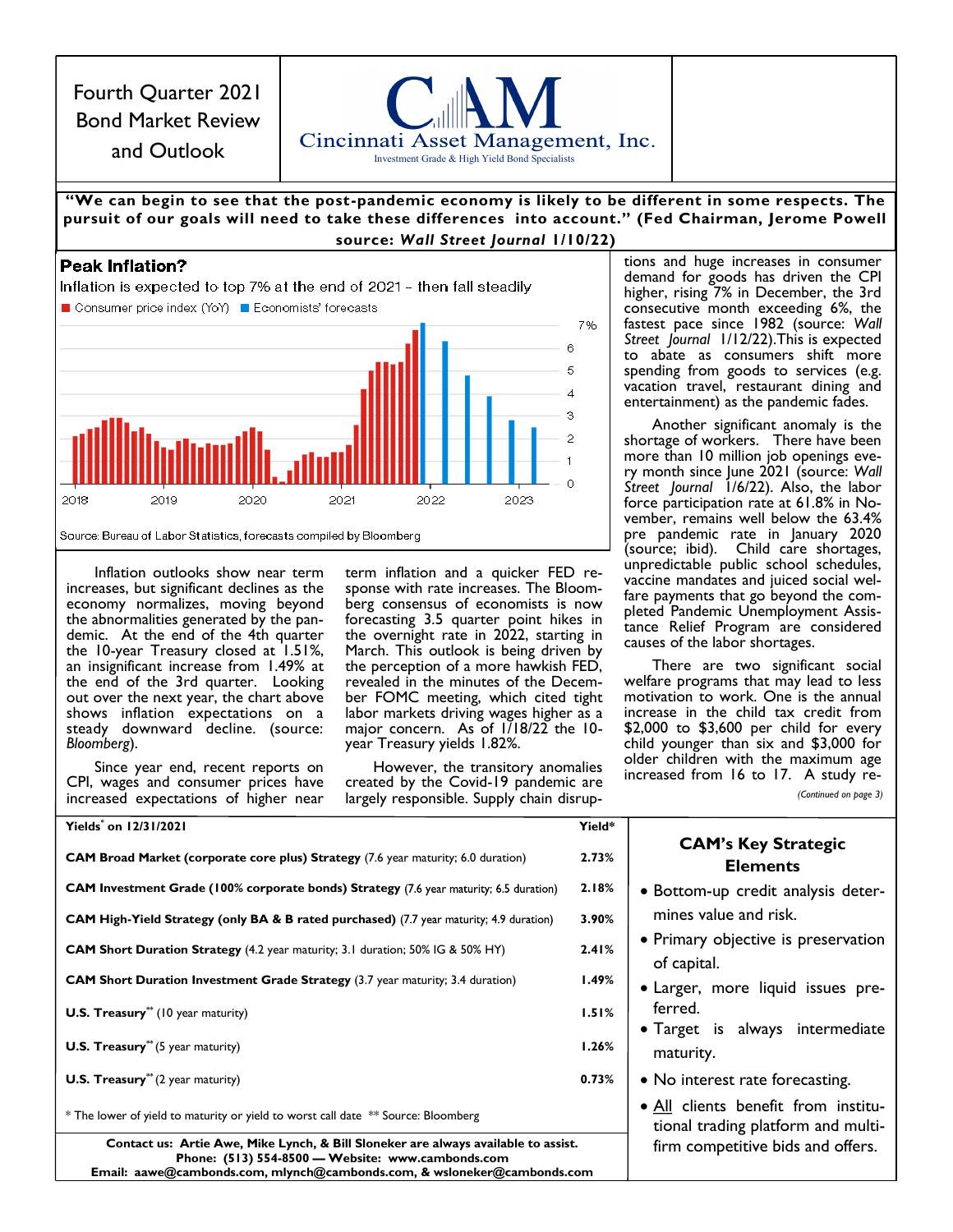# **Periods Ended December 31, 2021**

| CAM returns are after CAM's average manage-<br>ment fee & all transaction costs but before any<br>broker, custody or consulting fees. The indices | Total<br><b>Return</b><br>$(\%)$ | <b>Annualized Returns (%)</b> |                      |                    |                 |  |  |  |
|---------------------------------------------------------------------------------------------------------------------------------------------------|----------------------------------|-------------------------------|----------------------|--------------------|-----------------|--|--|--|
| are unmanaged and do not take into account<br>fees, expenses, and transaction costs.                                                              | 4Q '21                           | $\mathsf{L}$<br><b>YEAR</b>   | $3-$<br><b>YEARS</b> | 5-<br><b>YEARS</b> | <b>IO-YEARS</b> |  |  |  |
| <b>CAM Broad Market Strategy-Net</b><br>1/3 high yield, 2/3 investment grade                                                                      | $-0.06$                          | 0.28                          | 7.18                 | 4.85               | 4.26            |  |  |  |
| <b>CAM High Yield "Upper Tier" Strategy—Net</b><br>only purchase BB and B; no purchases of CCC & lower                                            | 0.45                             | 4.03                          | 8.94                 | 5.80               | 4.61            |  |  |  |
| Bloomberg US Corporate High Yield Index                                                                                                           | 0.71                             | 5.28                          | 8.83                 | 6.29               | 6.83            |  |  |  |
| <b>CAM Investment Grade Strategy-Net</b><br>100% corporate bonds                                                                                  | $-0.30$                          | $-1.38$                       | 6.38                 | 4.44               | 4.09            |  |  |  |
| Bloomberg US Corporate Index                                                                                                                      | 0.23                             | $-1.04$                       | 7.59                 | 5.26               | 4.70            |  |  |  |
| <b>CAM Short Duration Strategy-Net</b><br>1/2 investment grade, 1/2 high yield                                                                    | $-0.17$                          | 1.85                          | 5.56                 | 4.02               | 3.15            |  |  |  |
| <b>CAM Short Duration Investment Grade</b><br><b>Strategy-Net 100% corporate bonds</b>                                                            | $-0.85$                          | $-0.85$                       | 3.66                 | 2.75               | 2.68            |  |  |  |

**Relative Performance Review 12/31/2021**

CAM's **Investment Grade Strategy** ("**IG"**) produced a gross total return of -0.24% in the quarter ended December 31, 2021, compared to 0.23% for the Bloomberg U.S. Corporate Index. CAM always positions a majority of the portfolio within intermediate maturities of 5-10 years. Longer dated securities (10+ years) returned 1.55% for the period, dramatically outperforming the broader index. CAM's zero weighting in this duration bucket produced a -48 basis point contribution to excess return. The YTD return for the CAM IG strategy was -1.15% compared to the Index return of -1.04%. Over this period shorter dated securities (1-3 years) outperformed<br>the broader index. CAM's zero weighting CAM's zero weighting produced a -13 basis point contribution to excess return, highlighting the benefit of a consistent allocation to intermediate maturities.

The **High Yield Strategy** ("**HY"**) delivered a gross total return of 0.52% in Q4 while the Bloomberg US Corporate High Yield Index returned 0.71%. The modified duration of CAM's portfolio was 4.9 while that of the index was 3.8.

The allocation effect of CAM's maturity profile served as a -10 basis point impact to CAM's portfolio relative to the index during the quarter. The HY YTD return was 4.34% while the Bloomberg US Corporate High Yield Index returned 5.28%. In this period, the allocation effect of CAM's structural avoidance of credit rated Caa and lower was a -46 basis point contribution to excess return.

Our **Broad Market Strategy ("BM")** – a 67%-33% blend of IG-HY bonds – produced a gross total return of 0.01% for the quarter compared to 0.40% for the Bloomberg blended Index. Our BM strategy invests in intermediate maturities between 5-10 years, and currently less than 1% of assets are allocated to maturities 10 years and longer. The allocation effect of not investing in longer date maturities (10+ years) was a -30 basis point contribution to excess return. The YTD return for the CAM Broad Market strategy was 0.55% compared to blended Index return 1.04%. For this period, the allocation effect of our structural avoidance of Caa and lower rated credit produced a -31 basis point contribution to excess return.

The CAM **Short Duration Strategy**  ("**SD"**) blends equal weights of IG and HY bonds with a target duration of 3 years. The strategy's gross total return for the quarter was -0.11% while the Index, a similar blend of the intermediate components of Bloomberg IG and HY corporates, returned -0.01%. CAM's positioning within the Cable Satellite and Technology industries were the largest negative contributors, generating -15 and -6 basis point contributions to excess return, respectively. The YTD gross total return was 2.12% compared to the blended Index return of 2.24%. Notably, Caa credit dramatically outperformed during the period, and CAM's avoidance of these lower quality tiers produced a combined -38 basis point contribution to excess return during the period.

The **Short Duration Investment Grade Strategy ("SD-IG")** delivered a gross total return of -0.78% for Q4 while the Bloomberg U.S. Corporate 1-5 Index returned -0.68%. CAM's selection and weighting within the Banking and Technology industries were the largest negative contributors to performance with -4 and -2 basis point contributions to excess return, respectively. Over the YTD period, SD-IG underperformed the Index, by delivering -0.60% gross total return versus an Index return of -0.47%. Again, CAM's selection and weighting within the Banking and Technology industries was the largest negative contributors to performance, with -14 and -9 basis point contribution to excess return, respectively.

| <b>Bloomberg Bond Indices Returns</b><br>vs. CAM Gross (annualized %) |      |      |  |  |  |  |  |  |  |  |
|-----------------------------------------------------------------------|------|------|--|--|--|--|--|--|--|--|
| Periods ended 12/31/2021<br>l 0-yrs<br>20-yrs                         |      |      |  |  |  |  |  |  |  |  |
|                                                                       |      |      |  |  |  |  |  |  |  |  |
| <b>U.S. Aggregate</b>                                                 | 2.90 | 4.33 |  |  |  |  |  |  |  |  |
| <b>U.S. Corporate</b>                                                 | 4.70 | 5.52 |  |  |  |  |  |  |  |  |
| <b>CAM</b> Investment<br><b>Grade Strategy</b>                        | 4.34 | 5.35 |  |  |  |  |  |  |  |  |

### **Better Asset Allocation Might Result from More Exacting Analysis**

The chart to the right shows that BA rated bonds returned approximately 40% of S&P 500 stocks for the 10-year period and modestly underperformed the returns of the S&P 500 over the last 20-years. Lower rated CAA bonds have approximated the S&P 500 for the 20 year period, while the lowest rated (CA & D) have produced negative returns for all periods presented.

The chart also indicates that CAA rated securities outperformed B rated and BA rated bonds for all periods. However, not shown in the table is the pronounced volatility that has characterized the CAA subsector. For example, during 2008, when the High Yield Index was down 26%, CAA rated bonds were down 44%, and during 2009, the Index was up 58% while CAA bonds were up 91%. In each calendar year since 1997, CAA rated bonds ranked either best or worst in Credit Sights Annual Excess Return Rankings for US corporate credit tiers, a trend that was finally upset in 2019, although it returned in 2020 and 2021.

Finally, BA rated bonds have outperformed the Bloomberg US Aggregate Index for all periods shown. Even inclusive of the annualized double digit S&P 500 returns over the past 10 years, they modestly underperformed the S&P 500 for the 20-year period. Notably, they have done so with about half the volatility of that Index (Ibbotson), suggesting that better credit quality high yield bonds deserve consideration as a core holding in an investor's portfolio allocation over a complete market cycle.

# **Total Return of High-Yield Bonds by Credit Quality**

(periods ended 12/31/2021) Source: Credit Suisse First Boston

| (annualized %) |                                |         |          |          |  |  |  |  |  |  |  |  |
|----------------|--------------------------------|---------|----------|----------|--|--|--|--|--|--|--|--|
|                | <b>High-Yield Bond Sectors</b> | 5-years | 10-years | 20-years |  |  |  |  |  |  |  |  |
|                | <b>BA-rated bonds</b>          | 6.22    | 6.48     | 7.60     |  |  |  |  |  |  |  |  |
|                | <b>B-rated bonds</b>           | 5.71    | 6.21     | 7.21     |  |  |  |  |  |  |  |  |
|                | <b>CAA-rated bonds</b>         | 8.04    | 8.20     | 8.69     |  |  |  |  |  |  |  |  |
|                | <b>CA &amp; D-rated bonds</b>  | $-8.21$ | $-7.58$  | $-2.49$  |  |  |  |  |  |  |  |  |

# **Performance of Other Asset Classes**

(periods ended 12/31/2021) Source: Bloomberg & Lipper

| S & P 500 Stocks                | 18.47 | 16.55 | 9.49 |
|---------------------------------|-------|-------|------|
| <b>Bloomberg U.S. Aggregate</b> | 3.57  | 2.90  | 4.33 |

## **Page 2**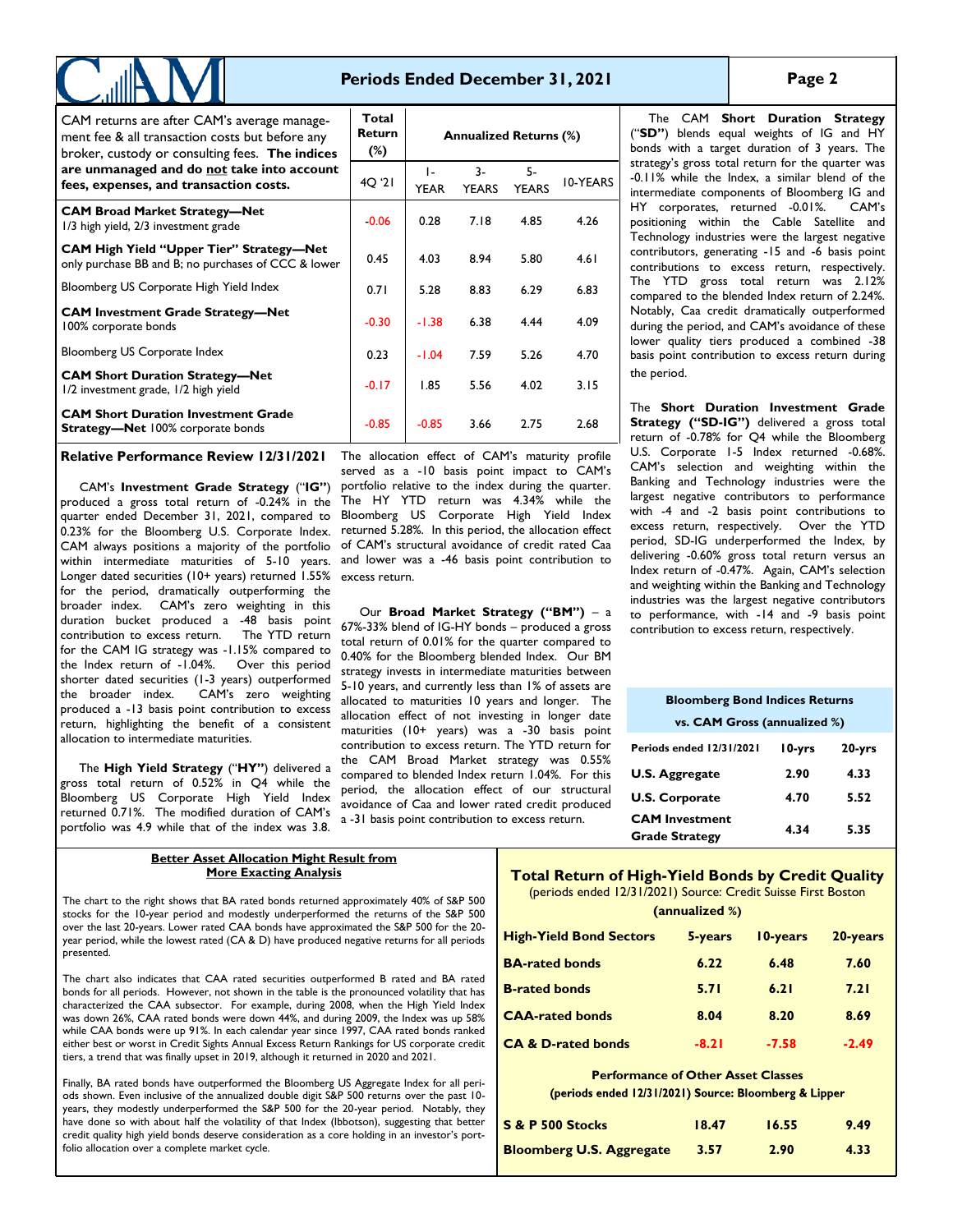| <b>Yield Spreads Over U.S. Treasuries:</b><br>Page 3                                                                                                                                                                                  |                            |                                                                                                      |                              |                            |                            |                            |                              |                              |                            |                             |                         |                                 |                           |                            |                               |                                        |                                                                              |                                                                       |  |
|---------------------------------------------------------------------------------------------------------------------------------------------------------------------------------------------------------------------------------------|----------------------------|------------------------------------------------------------------------------------------------------|------------------------------|----------------------------|----------------------------|----------------------------|------------------------------|------------------------------|----------------------------|-----------------------------|-------------------------|---------------------------------|---------------------------|----------------------------|-------------------------------|----------------------------------------|------------------------------------------------------------------------------|-----------------------------------------------------------------------|--|
| The December 31 spread levels (shown at the right)<br>enhance the value of corporate bonds versus U.S. Treas-<br>uries. As of 12/31/2021 spreads for lower quality credit<br>generally tightened more than upper tier, reflecting the |                            |                                                                                                      |                              |                            | <b>Credit Rating</b>       |                            | 20 Year<br>Average<br>Spread |                              | 12/31/21                   |                             | 12/31/20                | 12/31/19                        | 12/31/18                  |                            | 12/31/17                      | <b>Tightest This</b><br>Decade         |                                                                              |                                                                       |  |
| risk-on attitude of market participants.                                                                                                                                                                                              |                            |                                                                                                      |                              |                            | A                          |                            | 1.20%                        |                              | 0.74%                      |                             | 0.73%                   | 0.70%                           | 1.18%                     |                            | 0.73%                         | 0.63%                                  |                                                                              |                                                                       |  |
| The 10-year U.S. Treasury ended Q4 2021 at 1.51%                                                                                                                                                                                      |                            |                                                                                                      |                              |                            | <b>BAA</b>                 |                            | 1.87%                        |                              | 1.13%                      |                             | 1.21%                   | 1.20%                           | 1.97%                     |                            | 1.24%                         | 1.00%                                  |                                                                              |                                                                       |  |
|                                                                                                                                                                                                                                       |                            | compared to 1.49% at Q3. There was much more<br>movement within the full year number with the bench- |                              |                            |                            |                            | <b>BA</b>                    |                              | 3.67%                      |                             | 1.94%                   |                                 | 2.64%                     | 1.82%                      | 3.54%                         |                                        | 2.11%                                                                        | 1.82%                                                                 |  |
|                                                                                                                                                                                                                                       |                            | mark opening 2021 at 0.91% and closing as high as 1.74%                                              |                              |                            |                            |                            |                              | В                            |                            | 5.09%                       |                         |                                 | 3.79%                     | 3.24%                      | 5.31%                         |                                        | 3.43%                                                                        | 2.94%                                                                 |  |
| at the end of the first quarter before retreating.                                                                                                                                                                                    |                            |                                                                                                      |                              |                            | <b>CAA</b>                 |                            | 8.95%                        |                              |                            | 7.15%                       | 9.20%                   | 9.89%                           |                           | 6.15%                      | 4.91%                         |                                        |                                                                              |                                                                       |  |
| 2006                                                                                                                                                                                                                                  | 2007                       | 2008                                                                                                 | 2009                         | 2010                       | 2011                       | 2012                       | 2013                         | 2014                         | 2015                       | 2016                        | 2017                    | 2018                            | 2019                      | 2020                       | 2021                          | were                                   | <b>UD</b>                                                                    | than<br>more                                                          |  |
| S&P<br>500<br>15.8%                                                                                                                                                                                                                   | <b>US</b><br>Gov't<br>9.1% | <b>US Gov't</b><br>14.0%                                                                             | High<br>Yield<br>57.5%       | High<br>Yield<br>15.2%     | <b>Munis</b><br>11.2%      | <b>EM Sov</b><br>18.3%     | S&P<br>500<br>32.4%          | S&P<br>500<br>13.7%          | <b>Munis</b><br>3.6%       | High<br>Yield<br>17.5%      | S&P 500<br>22.3%        | <b>Munis</b><br>1.0%            | S&P<br>500<br>31.5%       | S&P<br>500<br>18.4%        | S&P<br>500<br>28.7%           | 50% at the end of July<br>2021<br>from |                                                                              | 2019                                                                  |  |
| High<br>Yield<br>11.8%                                                                                                                                                                                                                | <b>Mtges</b><br>7.0%       | <b>Mtges</b><br>8.3%                                                                                 | Loans<br>52.5%               | S&P<br>500<br>15.1%        | <b>US</b><br>Gov't<br>9.8% | S&P<br>500<br>16.0%        | High<br>Yield<br>7.4%        | <b>Munis</b><br>9.8%         | <b>Mtges</b><br>1.5%       | <b>S&amp;P 500</b><br>12.0% | <b>EM Sov</b><br>10.0%  | <b>Mtges</b><br>1.0%            | High<br>Yield<br>14.4%    | High<br>Grade<br>9.8%      | Loans<br>5.4%                 |                                        | (source: ibid).<br>However the tide is<br>already shifting with              |                                                                       |  |
| <b>EM Sov</b><br>10.6%                                                                                                                                                                                                                | <b>EM Sov</b><br>6.4%      | <b>Munis</b><br>4.0%                                                                                 | <b>EM Sov</b><br>27.2%       | <b>EM Sov</b><br>12.5%     | <b>EM</b><br>Sov<br>8.2%   | High<br>Yield<br>15.6%     | Loans<br>5.4%                | High<br>Grade<br>7.5%        | S&P<br>500<br>1.4%         | Loans<br>10.4%              | High<br>Yield<br>7.5%   | <b>US</b><br>Gov't<br>0.8%      | <b>EM Sov</b><br>14.3%    | <b>US</b><br>Gov't<br>8.2% | High<br>Yield<br>5.4%         |                                        | the                                                                          | the end of a number<br>of Covid centric pro-<br>waning                |  |
| Loans<br>6.9%                                                                                                                                                                                                                         | S&P<br>500<br>5.6%         | High<br>Grade -<br>6.8%                                                                              | S&P<br>500<br>26.4%          | Loans<br>10.4%             | High<br>Grade<br>7.5%      | High<br>Grade<br>10.4%     | <b>Mtges</b><br>1.4%         | <b>EM Sov</b><br>7.3%        | <b>US</b><br>Gov't<br>0.8% | <b>EM Sov</b><br>9.5%       | High<br>Grade<br>6.5%   | Loans<br>0.6%                   | High<br>Grade<br>14.2%    | High<br>Yield<br>6.2%      | <b>Munis</b><br>1.8%          |                                        | grams,<br>Delta<br>variant                                                   | -infec<br>tions and knowledge                                         |  |
| <b>Mtges</b><br>5.3%                                                                                                                                                                                                                  | High<br>Grade<br>4.6%      | <b>EM Sov</b><br>10.2%                                                                               | High<br>Grade<br>19.8%       | High<br>Grade<br>9.5%      | <b>Mtges</b><br>6.1%       | Loans<br>9.8%              | High<br>Grade<br>1.5%        | <b>Mtges</b><br>6.1%         | <b>EM Sov</b><br>0.6%      | High<br>Grade<br>6.0%       | <b>Munis</b><br>5.4%    | High<br>Grade<br>2.2%           | Loans<br>8.7%             | <b>Munis</b><br>5.3%       | High<br>Grade<br>$-1.0%$      |                                        |                                                                              | that the new Omicron<br>variant is much milder.<br>ADP's December em- |  |
| <b>Munis</b><br>5.0%                                                                                                                                                                                                                  | <b>Munis</b><br>3.3%       | High<br>Yield -<br>26.4%                                                                             | <b>Munis</b><br>14.5%        | <b>US</b><br>Gov't<br>5.9% | High<br>Yield<br>4.4%      | <b>Munis</b><br>7.3%       | <b>Munis</b><br>2.9%         | <b>US</b><br>Gov't<br>6.0%   | Loans<br>0.1%              | <b>Mtges</b><br>1.7%        | Loans<br>4.6%           | High<br>Yield<br>2.3%           | <b>Munis</b><br>7.7%      | <b>EM</b><br>Sov<br>4.8%   | <b>Mtges</b><br>$-1.2%$       |                                        | ed that private                                                              | ployment report stat-<br>em-                                          |  |
| High<br>Grade<br>4.4%                                                                                                                                                                                                                 | High<br>Yield<br>2.2%      | Loans<br>29.3%                                                                                       | Mtges<br>5.8%                | <b>Mtges</b><br>5.7%       | S&P<br>500<br>2.1%         | <b>Mtges</b><br>2.6%       | <b>US</b><br>Gov't -<br>3.3% | <b>High</b><br>Yield<br>2.5% | High<br>Grade<br>0.6%      | US Gov't<br>1.1%            | <b>Mtges</b><br>2.4%    | S&P<br>$500 -$<br>4.4%          | <b>US</b><br>Gov't7<br>0% | <b>Mtges</b><br>4.1%       | <b>US</b><br>Gov't<br>$-2.4%$ |                                        | ployers<br>800,000<br>following                                              | added<br>over<br>jobs,<br>new<br>November's                           |  |
| <b>US</b><br>Gov't<br>3.1%                                                                                                                                                                                                            | Loans<br>2.0%              | <b>S&amp;P 500</b><br>-37.0%                                                                         | <b>US</b><br>Gov't -<br>3.7% | <b>Munis</b><br>2.3%       | Loans<br>1.5%              | <b>US</b><br>Gov't<br>2.2% | <b>EM Sov</b><br>5.8%        | Loans<br>1.8%                | High<br>Yield -<br>4.6%    | <b>Munis</b><br>0.4%        | <b>US Gov't</b><br>2.4% | <b>EM Sov Mtges6</b><br>$-4.6%$ | 5%                        | Loans<br>3.5%              | <b>EM Sov</b><br>$-2.6%$      |                                        | 505,000<br>of<br>increase<br>with service providers<br>posting better growth |                                                                       |  |
|                                                                                                                                                                                                                                       |                            |                                                                                                      |                              |                            |                            |                            |                              |                              |                            |                             |                         |                                 |                           |                            |                               | than                                   |                                                                              | that of goods                                                         |  |

### *(Continued from page 1)*

of The University of Chicago concluded that maintaining the child tax credit would result in 2.6% of all working parents (1.5 million workers) to leave the workforce (source: *Washington Times*  10/18/21). The second is the 25% permanent increase in food stamps enacted has passed. October1, 2021 (source: ibid).

can increase consumer demand, too. The tomers' checking account balances which first two rounds of stimulus payments

## **Footnotes and disclosure**

Cincinnati Asset Management, Inc., ("CAM") an independent privately held corporation established in 1989, is registered with the United States Securities and Exchange Commission as an investment advisor. The CAM High Yield, Investment Grade, Broad Market, Short Duration, and Short Duration-Investment Grade composites consist of all discretionary portfolios under management, including all securities and cash held in the portfolios, and have been appropriately weighted for the size of the account. All accounts are included after they are substantially invested.

Returns are calculated monthly in U.S. dollars and include reinvestment of dividends and interest. Figures for periods of less than one year are cumulative returns. All other figures represent average annual returns. Past performance is no guarantee of future results.

When compared to indices' performance, CAM results are after deduction of all transaction costs and CAM advisory fees. CAM advisory fees used are the composite averages. Accounts managed through brokerage firm programs usually will include additional fees. "Net of fees" herein refers only to CAM's management fee. Returns audited annually. Most recent audit available upon request. S&P 500 averages are published quarterly in Barron's as supplied by Lipper Analytics. The indices and information shown for comparative purposes are based on or derived from information generally available to the public from sources believed to be reliable. No representation is made to its accuracy or completeness.

High yield bonds may not be suitable investments for all individuals. Before investing a thorough reading of all materials and consultation with an independent third party financial consultant may be appropriate. Fixed Income securities may be sensitive to changes in prevailing interest rates. When rates rise the value generally declines. For example, a bond's price drops as interest rates rise. For a depository institution, there is also risk that spread income will suffer because of a change in interest rates. The Indices are referred to for informational purposes only and the composition of the Index is different from the composition of the accounts included in the performance shown above. Index returns do not reflect the deduction of fees, trading costs or other expenses.

This material was not intended or written to be used, and it cannot be used, by any taxpayer, for the purpose of avoiding penalties that may be imposed on the taxpayer under U.S. federal tax laws.

This information is intended solely to report on investment strategies and opportunities identified by CAM. Opinions and estimates offered constitute our judgment and are subject to change without notice, as are statements of financial market trends, which are based on current market conditions. This material is not intended as an offer or solicitation to buy, hold or sell of any financial instrument. References to specific securi and their issuers are for illustrative purposes only and are not intended to be, and should not be interpreted as, recommendations to purchase or sell such securities.

"Bloomberg®" and Bloomberg US Corporate Index, Bloomberg US Corporate High Yield Index, Bloomberg US Corporate 1-5 Year Index, and Bloomberg Intermediate US Corporate High Yield Index are service marks of Bloomberg Finance L.P. and its affiliates, including Bloomberg Index Services Limited ("BISL"), the administrator of the index (collectively, "Bloomberg") and have been licensed for use for certain purposes by Cincin-<br>n tee the timeliness, accurateness, or completeness of any data or information relating to any product noted herein.

leased by the Becker Freidman Institute and built up an extra \$2.7 trillion in exlifted 11.7 million people out of poverty tra savings (source: *Wall Street journal*  1/10/22). The personal savings rate catapulted to 33.8% in April 2020, after averaging under 8% for the prior two years (source: ibid). The graph on page four illustrates the extreme aberration, which

Furthermore the stimulus payment on stimulus payments is  $J\bar{P}$  Morgan's cus-Another later reading of the impact manufacturers. (source: *Barron's*  1/6/22).

December retail sales data released Friday, January 14 by the Commerce Department showed a sharp decline of 1.9%. (source: *Wall Street Journal* 1/14/22). Also a study by Goldman Sachs predicts that the incremental savings of households in the bottom 20% of income will burn through the extra money by the 3rd

*(Continued on page 4)*